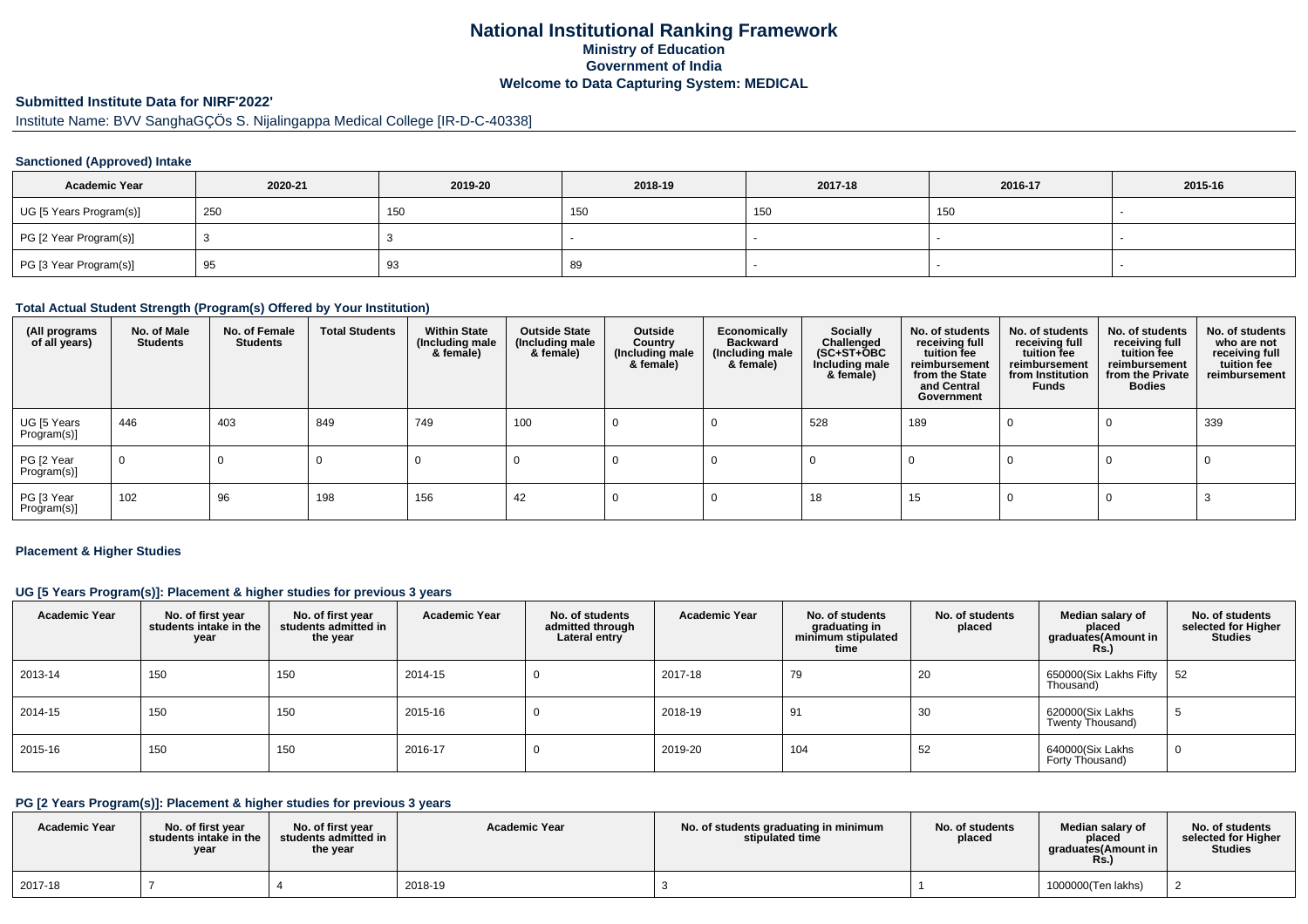| 2018-19 |  | 2019-20 |  | 720000(Seven Lakhs<br>twenty thousand) |  |
|---------|--|---------|--|----------------------------------------|--|
| 2019-20 |  | 2020-21 |  | O(Zero)<br>$\sim$                      |  |

#### **PG [3 Years Program(s)]: Placement & higher studies for previous 3 years**

| <b>Academic Year</b> | No. of first year<br>students intake in the<br>year | No. of first vear<br>students admitted in<br>the year | <b>Academic Year</b> | No. of students<br>admitted through<br>Lateral entry | <b>Academic Year</b> | No. of students<br>graduating in<br>minimum stipulated<br>time | No. of students<br>placed | Median salary of<br>placed<br>graduates(Amount in<br><b>Rs.)</b> | No. of students<br>selected for Higher<br><b>Studies</b> |
|----------------------|-----------------------------------------------------|-------------------------------------------------------|----------------------|------------------------------------------------------|----------------------|----------------------------------------------------------------|---------------------------|------------------------------------------------------------------|----------------------------------------------------------|
| 2016-17              | 64                                                  | 41                                                    | 2017-18              |                                                      | 2018-19              | 37                                                             | 35                        | 650000(Six lakhs Fifty<br>Thousand)                              |                                                          |
| 2017-18              | 65                                                  | 39                                                    | 2018-19              |                                                      | 2019-20              | 35                                                             | 32                        | 700000(Seven Lakhs)                                              |                                                          |
| 2018-19              | 89                                                  | 63                                                    | 2019-20              |                                                      | 2020-21              | 52                                                             | 52                        | 730000(Seven Lakhs<br>Thirty Thousand)                           |                                                          |

#### **Ph.D Student Details(Including Integrated Ph.D/MD/MS/DNB)**

| Ph.D (Student pursuing doctoral program till 2020-21 Students admitted in the academic year 2020-21 should not be entered here.) |                                                                                                                                  |                                                                 |             |  |  |  |
|----------------------------------------------------------------------------------------------------------------------------------|----------------------------------------------------------------------------------------------------------------------------------|-----------------------------------------------------------------|-------------|--|--|--|
|                                                                                                                                  |                                                                                                                                  | <b>Total Students</b>                                           |             |  |  |  |
| Full Time                                                                                                                        |                                                                                                                                  | 0                                                               |             |  |  |  |
| Part Time                                                                                                                        |                                                                                                                                  | $\mathbf{0}$                                                    |             |  |  |  |
|                                                                                                                                  |                                                                                                                                  | No. of Ph.D students graduated (including Integrated Ph.D)      |             |  |  |  |
|                                                                                                                                  | 2020-21                                                                                                                          | 2019-20                                                         | 2018-19     |  |  |  |
| Full Time                                                                                                                        | 0                                                                                                                                | $\mathbf{0}$                                                    | $\mathbf 0$ |  |  |  |
| Part Time                                                                                                                        |                                                                                                                                  | 0                                                               | $\Omega$    |  |  |  |
|                                                                                                                                  |                                                                                                                                  | No. of students Graduating in Super Speciality program (DM/MCH) |             |  |  |  |
| 2020-21                                                                                                                          | 2019-20                                                                                                                          | 2018-19                                                         |             |  |  |  |
| 0                                                                                                                                | 0                                                                                                                                | 0                                                               |             |  |  |  |
|                                                                                                                                  | PG (Student pursuing MD/MS/DNB program till 2020-21 Students admitted in the academic year 2021 - 22 should not be entered here) |                                                                 |             |  |  |  |
|                                                                                                                                  | Number of students pursuing PG (MD/MS/DNB) program                                                                               |                                                                 | 194         |  |  |  |
| No. of students Graduating in PG (MD/MS/DNB) program                                                                             |                                                                                                                                  |                                                                 |             |  |  |  |
| 2020-21                                                                                                                          | 2019-20                                                                                                                          | 2018-19                                                         |             |  |  |  |
| 69                                                                                                                               | 62                                                                                                                               | 63                                                              |             |  |  |  |

# **Financial Resources: Utilised Amount for the Capital expenditure for previous 3 years**

| <b>Academic Year</b>                                                                                 | 2020-21                                                                | 2019-20                | 2018-19                                                                                                                                |  |  |  |  |
|------------------------------------------------------------------------------------------------------|------------------------------------------------------------------------|------------------------|----------------------------------------------------------------------------------------------------------------------------------------|--|--|--|--|
|                                                                                                      | <b>Utilised Amount</b>                                                 | <b>Utilised Amount</b> | <b>Utilised Amount</b>                                                                                                                 |  |  |  |  |
| Annual Capital Expenditure on Academic Activities and Resources (excluding expenditure on buildings) |                                                                        |                        |                                                                                                                                        |  |  |  |  |
| Library                                                                                              | 4935580 (Forty Nine lakhs thirty five thousand five hundred<br>eighty) | sixty seven)           | 7694367 (Seventy six lakhs ninety four thousand three hundred   8107598 (Eighty one lakhs seven thousand five hundred ninety<br>eight) |  |  |  |  |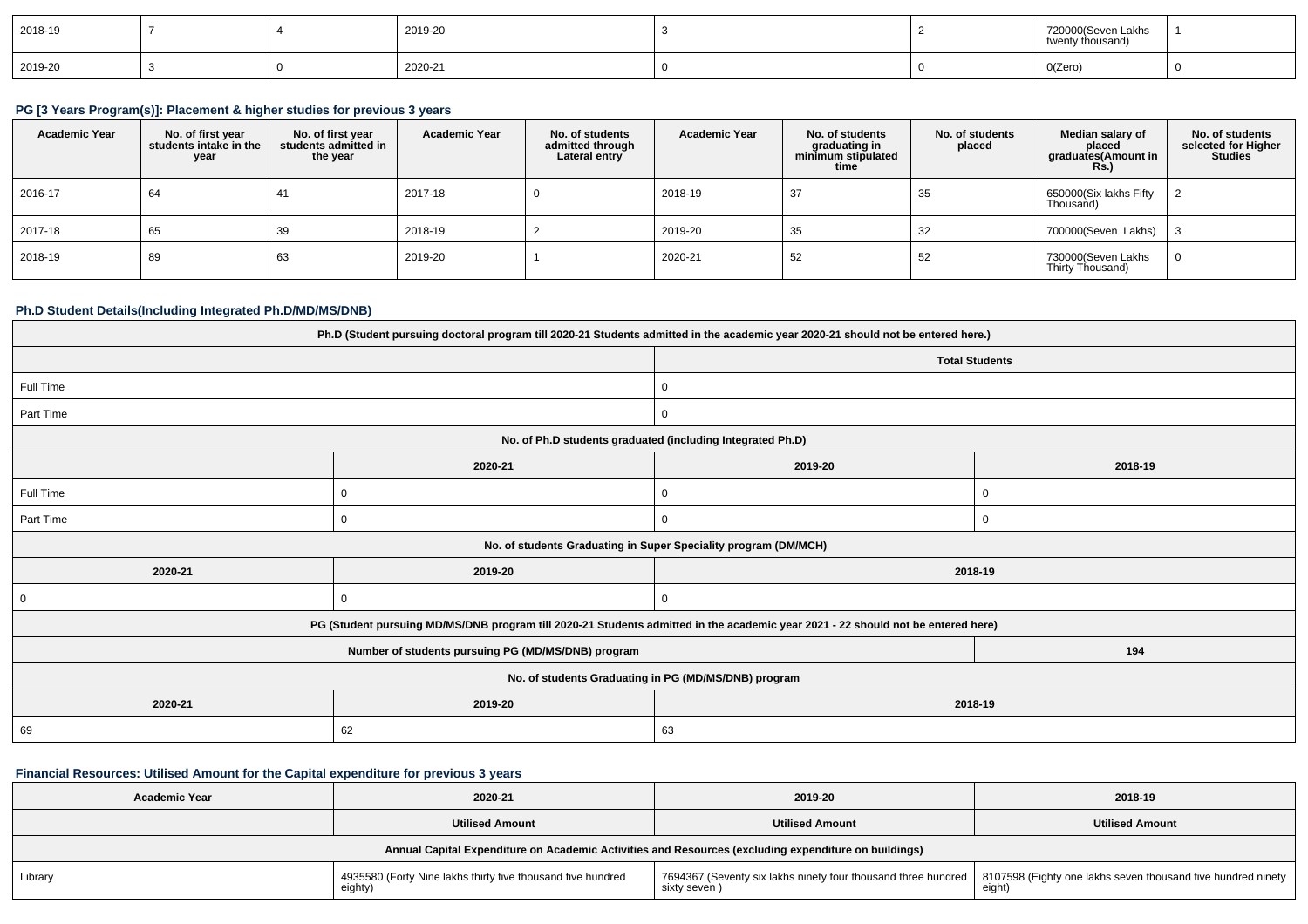| New Equipment for Laboratories                             | 49904403 (Four Crores Ninety Nine lakhs four thousand four | 54596597 (Five Crores forty five lakhs ninety six thousand five | 116258507 (Eleven Crores sixty two lakhs fifty eight thousand |
|------------------------------------------------------------|------------------------------------------------------------|-----------------------------------------------------------------|---------------------------------------------------------------|
|                                                            | hundred and three)                                         | hundred ninety seven)                                           | five hundred seven)                                           |
| Other expenditure on creation of Capital Assets (excluding | I 2278271 (Twenty two lakhs seventy eight thousand two     | 18554837 (One crore eighty five lakhs fifty four thousand eight | 29714872 (Two crores ninety seven lakhs fourteen thousand     |
| expenditure on Land and Building)                          | hundred seventy one)                                       | hundred thirty seven)                                           | eight hundred seventy two)                                    |

## **Financial Resources: Utilised Amount for the Operational expenditure for previous 3 years**

| <b>Academic Year</b><br>2020-21                                                                                                   |                                                             | 2019-20                                                      | 2018-19                                                     |  |  |  |  |  |
|-----------------------------------------------------------------------------------------------------------------------------------|-------------------------------------------------------------|--------------------------------------------------------------|-------------------------------------------------------------|--|--|--|--|--|
|                                                                                                                                   | <b>Utilised Amount</b>                                      | <b>Utilised Amount</b>                                       | <b>Utilised Amount</b>                                      |  |  |  |  |  |
| <b>Annual Operational Expenditure</b>                                                                                             |                                                             |                                                              |                                                             |  |  |  |  |  |
| Salaries (Teaching and Non Teaching staff)                                                                                        | 612239822 (Sixty one crores twenty two lakhs thirty nine    | 572385931 (Fifty seven crores twenty three lakhs eighty five | 506250933 (Fifty crores sixty two lakhs fifty thousand nine |  |  |  |  |  |
|                                                                                                                                   | thousand eight twenty two)                                  | thousand nine hundred thirty one)                            | hundred thirty three)                                       |  |  |  |  |  |
| Maintenance of Academic Infrastructure or consumables and                                                                         | 207034348 (Twenty crores seventy lakhs thirty four thousand | 226487160 (Twenty two crores sixty four lakhs eighty seven   | 171759304 (Seventeen crores seventeen lakhs fifty nine      |  |  |  |  |  |
| other running expenditures(excluding maintenance of hostels<br>and allied services, rent of the building, depreciation cost, etc) | three hundred forty eight)                                  | thousand one hundred sixty)                                  | thousand three hundred four)                                |  |  |  |  |  |
| Seminars/Conferences/Workshops                                                                                                    | 371237 (Three lakhs seventy one thousand two hundred thirty | 696483 (Six lakhs ninety six thousand four hundred eighty    | 748728 (Seven lakhs forty eight thousand seven hundred      |  |  |  |  |  |
|                                                                                                                                   | seven)                                                      | three)                                                       | twenty eight)                                               |  |  |  |  |  |

#### **IPR**

| Calendar year            | 2020 | 2019 | 2018 |
|--------------------------|------|------|------|
| No. of Patents Published |      |      |      |
| No. of Patents Granted   |      |      |      |

#### **Sponsored Research Details**

| <b>Financial Year</b>                    | 2020-21                                              | 2019-20                                                   | 2018-19                                             |
|------------------------------------------|------------------------------------------------------|-----------------------------------------------------------|-----------------------------------------------------|
| Total no. of Sponsored Projects          |                                                      |                                                           |                                                     |
| Total no. of Funding Agencies            |                                                      |                                                           |                                                     |
| Total Amount Received (Amount in Rupees) | 5510145                                              | 2089982                                                   | 4310380                                             |
| Amount Received in Words                 | Fifty five lakhs ten thousand one hundred forty five | Twenty lakhs eighty nine thousand nine hundred eighty two | Forty three lakhs ten thousand three hundred eighty |

## **OPD Attendance & Bed Occupancy**

| 1. Average OPD attendance in the calendar year 2020. | 2112 |
|------------------------------------------------------|------|
| 2. Average Bed Occupancy in the calendar year 2020.  |      |
| a. Number of beds in the hospital.                   | 1140 |
| b. Average occupancy per day.                        | 885  |

## **PCS Facilities: Facilities of physically challenged students**

| 1. Do your institution buildings have Lifts/Ramps?                                                                                                         | Yes, more than 80% of the buildings |
|------------------------------------------------------------------------------------------------------------------------------------------------------------|-------------------------------------|
| 2. Do your institution have provision for walking aids, including wheelchairs and transportation from one building to another for<br>handicapped students? | Yes                                 |
| 3. Do your institution buildings have specially designed toilets for handicapped students?                                                                 | Yes, more than 80% of the buildings |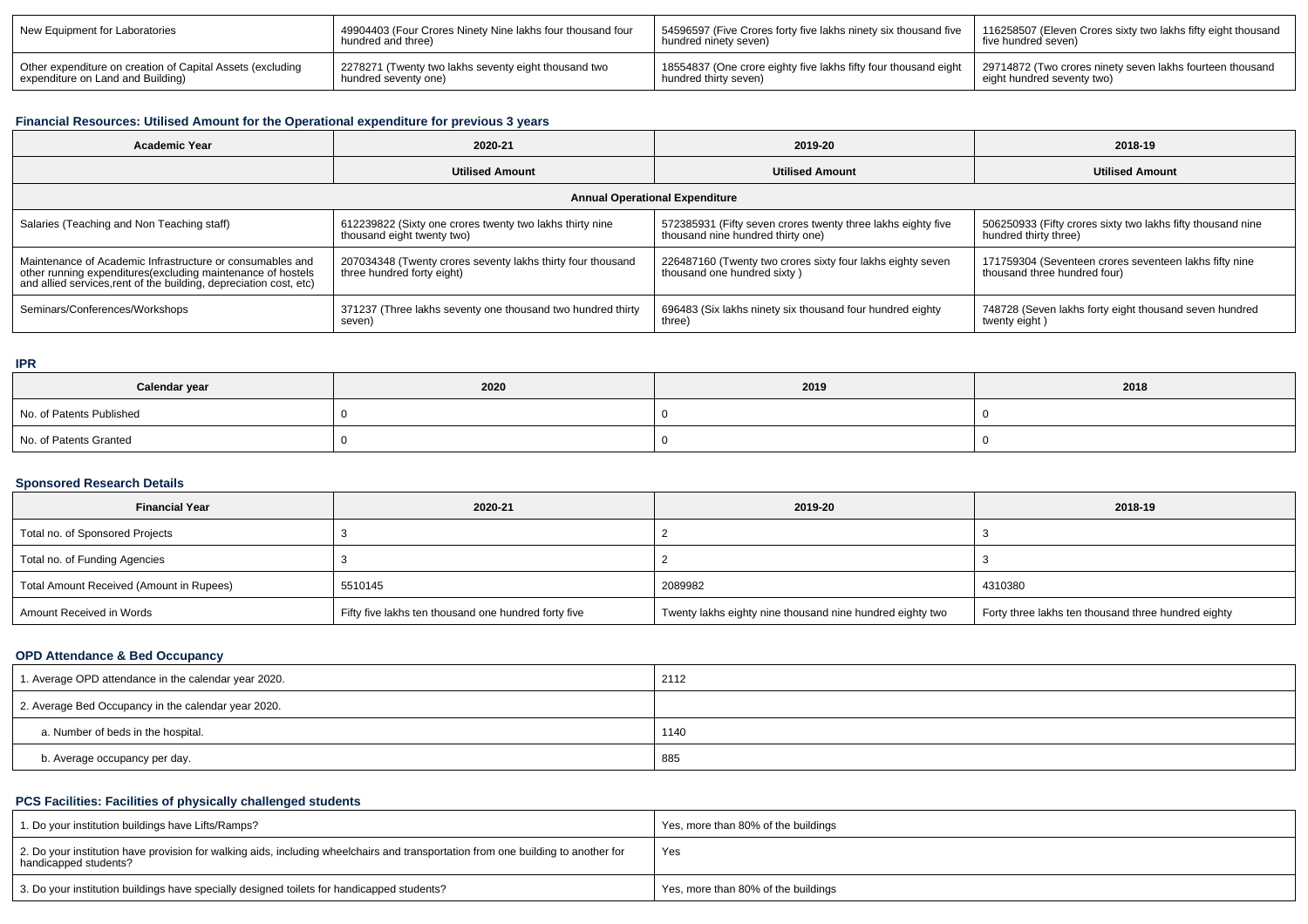### **Faculty Details**

| Srno           | Name                           | Age | Designation                | Gender | Qualification       | Experience (In<br>Months) | <b>Currently working</b><br>with institution? | <b>Joining Date</b> | <b>Leaving Date</b>      | <b>Association type</b> |
|----------------|--------------------------------|-----|----------------------------|--------|---------------------|---------------------------|-----------------------------------------------|---------------------|--------------------------|-------------------------|
| $\overline{1}$ | Dr Sanjeev Kolagi              | 49  | Professor                  | Male   | M.D                 | 240                       | Yes                                           | 13-06-2006          | $\sim$                   | Regular                 |
| $\overline{2}$ | <b>ASHWINI MUTALIK</b>         | 45  | Professor                  | Female | M.D                 | 204                       | Yes                                           | 20-06-2007          | $\overline{\phantom{a}}$ | Regular                 |
| 3              | DR<br>CHANDRASHEKHA<br>R HANJI | 48  | Associate Professor        | Male   | M.D                 | 216                       | Yes                                           | 19-12-2006          | $\sim$                   | Regular                 |
| $\overline{4}$ | DR MANJULA<br><b>PATIL</b>     | 38  | Associate Professor        | Female | M.D                 | 156                       | Yes                                           | 10-06-2011          | $\overline{\phantom{a}}$ | Regular                 |
| 5              | DR REKHA<br><b>HIREMATH</b>    | 38  | Associate Professor        | Female | M.D                 | 132                       | Yes                                           | 01-07-2016          | $\overline{\phantom{a}}$ | Regular                 |
| 6              | DR NASEEMA<br><b>BEGUM</b>     | 33  | Associate Professor        | Female | M.D                 | 120                       | Yes                                           | 07-08-2014          | $\overline{\phantom{a}}$ | Regular                 |
| $\overline{7}$ | SANGAMESH<br>RAKARADI          | 36  | <b>Assistant Professor</b> | Male   | M.Sc (Anatomy)      | 132                       | Yes                                           | 16-09-2011          | $\overline{\phantom{a}}$ | Regular                 |
| 8              | Dr Lohit Shaha                 | 38  | Lecturer                   | Male   | M.Sc (Anatomy)      | 120                       | Yes                                           | 28-09-2011          | $\overline{\phantom{a}}$ | Regular                 |
| 9              | Mr Anandgouda<br>Naikanur      | 36  | Lecturer                   | Male   | M.Sc.(Anatomy)      | 108                       | Yes                                           | 14-02-2012          | $\sim$                   | Regular                 |
| 10             | Dr Surekharani<br>Chinagudi    | 45  | Professor                  | Female | M.D                 | 216                       | Yes                                           | 06-06-2006          | $\sim$                   | Regular                 |
| 11             | Dr Anita Herur                 | 48  | Professor                  | Female | M.D                 | 240                       | Yes                                           | 13-06-2006          | $\sim$                   | Regular                 |
| 12             | Dr Shailaja Patil              | 47  | Professor                  | Female | M.D                 | 204                       | Yes                                           | 02-07-2009          | $\overline{\phantom{a}}$ | Regular                 |
| 13             | Dr G V Shashikala              | 42  | Associate Professor        | Female | M.D                 | 150                       | Yes                                           | 12-05-2017          | $\overline{\phantom{a}}$ | Regular                 |
| 14             | Dr Shwetha Patil               | 44  | <b>Assistant Professor</b> | Female | M.D                 | 108                       | Yes                                           | 04-08-2016          | $\sim$                   | Regular                 |
| 15             | Dr Shwetha G                   | 32  | <b>Assistant Professor</b> | Female | M.D                 | 84                        | Yes                                           | 15-02-2017          | $\sim$                   | Regular                 |
| 16             | Mr Praveen Dhepe               | 40  | Lecturer                   | Male   | M.Sc.               | 192                       | Yes                                           | 01-07-2005          | $\overline{\phantom{a}}$ | Regular                 |
| 17             | Dr Shankarprasad D<br>S.       | 48  | Professor                  | Male   | M.D                 | 252                       | Yes                                           | 20-06-2005          | $\sim$                   | Regular                 |
| 18             | Dr Sanjeev Ratna               | 61  | Professor                  | Male   | M.Sc.(Biochemistry) | 408                       | Yes                                           | 01-10-2002          | $\sim$                   | Regular                 |
| 19             | Dr S V Kashinkunti             | 46  | Professor                  | Male   | M.D                 | 216                       | Yes                                           | 13-06-2006          | $\overline{\phantom{a}}$ | Regular                 |
| 20             | Dr Sunita H                    | 44  | Professor                  | Female | M.D                 | 204                       | Yes                                           | 20-11-2006          | $\overline{\phantom{a}}$ | Regular                 |
| 21             | Dr Neela Mannangi              | 41  | Professor                  | Female | M.D                 | 168                       | Yes                                           | 09-06-2010          | $\sim$                   | Regular                 |
| 22             | Dr Kavitha M M                 | 41  | Associate Professor        | Female | M.D                 | 156                       | Yes                                           | 20-06-2011          | $\sim$                   | Regular                 |
| 23             | Dr M B Bhutal                  | 39  | <b>Assistant Professor</b> | Male   | M.D                 | 132                       | Yes                                           | 27-07-2016          | $\overline{\phantom{a}}$ | Regular                 |
| 24             | Dr Deepali<br>Malgavkar        | 31  | Lecturer                   | Female | M.Sc.(Biochemistry) | 96                        | Yes                                           | 09-02-2017          | $\sim$                   | Regular                 |
| 25             | Dr Supriya Aland               | 33  | Other                      | Female | M.Sc.(Biochemistry) | 48                        | Yes                                           | 01-07-2017          | $\rightarrow$            | Regular                 |
| 26             | Dr Shruti Parvatikar           | 39  | Other                      | Female | M.D                 | 48                        | Yes                                           | 20-11-2020          | $\overline{\phantom{a}}$ | Regular                 |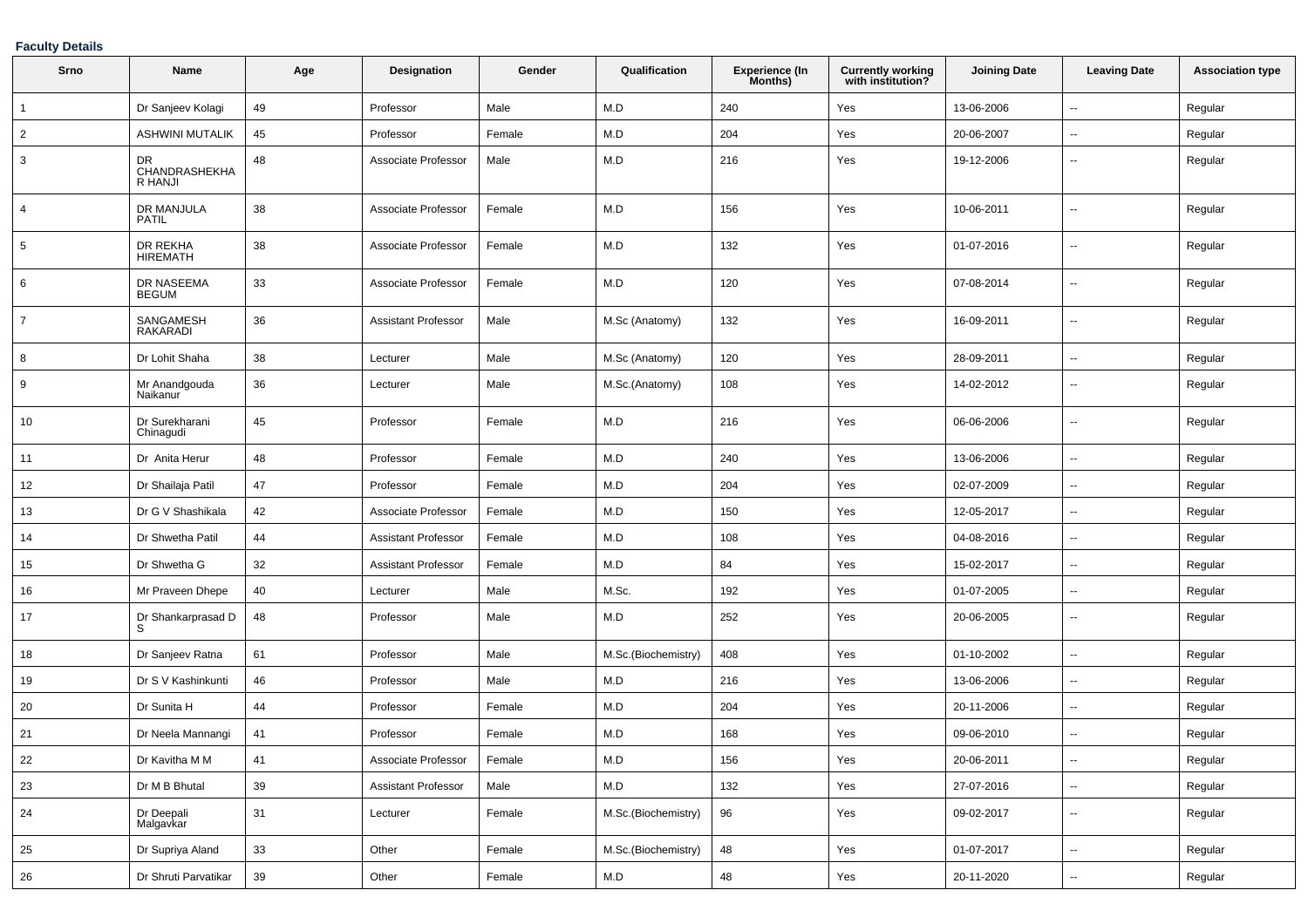| 27 | Dr Y A Maniyar             | 52 | Professor                  | Female | M.D                | 276 | Yes | 01-10-2002 | Ξ.                       | Regular |
|----|----------------------------|----|----------------------------|--------|--------------------|-----|-----|------------|--------------------------|---------|
| 28 | Dr S Manjunath             | 69 | Professor                  | Male   | M.D                | 504 | Yes | 19-10-2011 | --                       | Regular |
| 29 | Dr Mohd Abdul Rauf         | 68 | Professor                  | Male   | M.D                | 252 | Yes | 11-08-2014 | $\overline{\phantom{a}}$ | Regular |
| 30 | Dr Sheshidhar<br>Bannale   | 39 | Professor                  | Male   | M.D                | 180 | Yes | 15-12-2010 | --                       | Regular |
| 31 | Dr Arati Chikaraddy        | 37 | Associate Professor        | Female | M.D                | 144 | Yes | 04-06-2012 | $\overline{\phantom{a}}$ | Regular |
| 32 | Dr Dattatraya Joshi        | 36 | <b>Assistant Professor</b> | Male   | M.D                | 84  | Yes | 04-03-2017 | $\sim$                   | Regular |
| 33 | Dr Shambhavi<br>Kulkarni   | 30 | <b>Assistant Professor</b> | Female | M.D                | 72  | Yes | 19-12-2018 | $\sim$                   | Regular |
| 34 | Dr Siddarameshwar<br>C B   | 34 | Other                      | Male   | M.D                | 48  | Yes | 01-02-2021 | $\sim$                   | Regular |
| 35 | Mr P S<br>Bhixavatimath    | 47 | Other                      | Male   | M.Sc.(Pharmacology | 156 | Yes | 05-09-2008 | $\sim$                   | Regular |
| 36 | Dr S S Hiremath            | 66 | Professor                  | Male   | M.D                | 396 | Yes | 10-08-2016 | $\sim$                   | Regular |
| 37 | Dr S S Inamdar             | 67 | Professor                  | Male   | M.D                | 420 | Yes | 01-12-2013 | $\sim$                   | Regular |
| 38 | Dr Prabhu M H              | 43 | Professor                  | Male   | M.D                | 168 | Yes | 01-07-2014 | --                       | Regular |
| 39 | PARASAPPA<br>YARANAL       | 49 | Professor                  | Male   | M.D                | 252 | Yes | 16-11-2021 | --                       | Regular |
| 40 | A T Miskin                 | 50 | Associate Professor        | Male   | M.D                | 276 | Yes | 01-08-2002 | $\overline{\phantom{a}}$ | Regular |
| 41 | ARCHANA DANDIN             | 46 | Associate Professor        | Female | M.D                | 180 | Yes | 01-12-2015 | $\overline{\phantom{a}}$ | Regular |
| 42 | DR DEEPA MASUR             | 40 | Associate Professor        | Female | M.D                | 156 | Yes | 15-06-2011 | $\overline{\phantom{a}}$ | Regular |
| 43 | DR SMITA<br>KADADAVAR      | 36 | <b>Assistant Professor</b> | Female | M.D                | 108 | Yes | 10-06-2015 | $\sim$                   | Regular |
| 44 | DR KESHAV<br>KULKARNI      | 48 | <b>Assistant Professor</b> | Male   | M.D                | 108 | Yes | 01-07-2015 | $\overline{a}$           | Regular |
| 45 | DR PAVAN<br>KULKARNI       | 32 | <b>Assistant Professor</b> | Male   | M.D                | 84  | Yes | 02-05-2017 | $\sim$                   | Regular |
| 46 | DR UMA<br><b>JAMKHANDI</b> | 30 | <b>Assistant Professor</b> | Female | M.D                | 60  | Yes | 29-06-2019 | $\overline{a}$           | Regular |
| 47 | DR S S<br>SOLABANNAVAR     | 48 | Professor                  | Male   | M.D                | 252 | Yes | 12-12-2002 | $\sim$                   | Regular |
| 48 | DR SURESH<br>SONTH         | 44 | Professor                  | Male   | M.D                | 204 | Yes | 19-06-2007 | $\overline{\phantom{a}}$ | Regular |
| 49 | DR ANAND<br>JANAGOND       | 41 | Professor                  | Male   | M.D                | 168 | Yes | 02-06-2016 | $\sim$                   | Regular |
| 50 | DR SHILPA<br>GOKALE        | 39 | Professor                  | Female | M.D                | 168 | Yes | 01-06-2009 | Ξ.                       | Regular |
| 51 | DR ARATI BHURLE            | 39 | Associate Professor        | Female | M.D                | 144 | Yes | 08-01-2012 | $\sim$                   | Regular |
| 52 | DR DEVANIKAR<br>ANUSHKA    | 39 | Associate Professor        | Female | M.D                | 108 | Yes | 07-07-2016 | $\sim$                   | Regular |
| 53 | DR AMITH JOSHI             | 36 | <b>Assistant Professor</b> | Male   | M.D                | 96  | Yes | 02-01-2017 | $\overline{\phantom{a}}$ | Regular |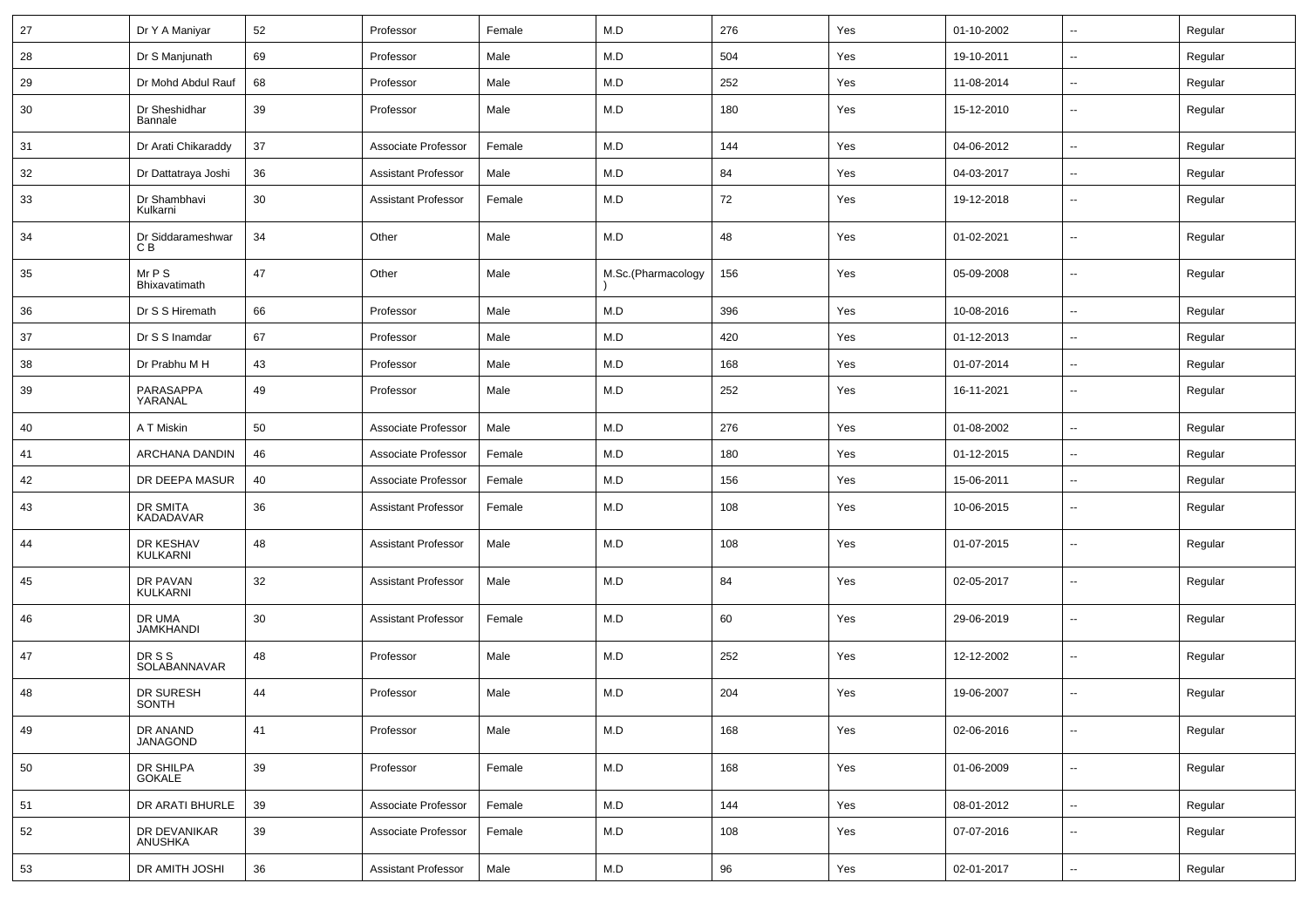| 54 | DR B G<br>SHALAWADI                   | 66 | Professor                  | Male   | M.D   | 444 | Yes | 07-08-2015 | $\sim$                   | Regular |
|----|---------------------------------------|----|----------------------------|--------|-------|-----|-----|------------|--------------------------|---------|
| 55 | DR D B KULKARNI                       | 67 | Professor                  | Male   | M.D   | 372 | Yes | 08-09-2016 | $\sim$                   | Regular |
| 56 | DR<br>VIJAYAMAHANTES<br>HSN           | 44 | Professor                  | Male   | M.D   | 216 | Yes | 13-06-2007 | $\overline{\phantom{a}}$ | Regular |
| 57 | DR SANTOSH<br>SHEELAVANT              | 40 | Professor                  | Male   | M.D   | 168 | Yes | 21-06-2010 | $\sim$                   | Regular |
| 58 | DR SHIVANAND<br><b>KADAGOUDAR</b>     | 38 | Associate Professor        | Male   | M.D   | 132 | Yes | 07-06-2013 | $\sim$                   | Regular |
| 59 | DR ASHOK DORLE                        | 51 | Professor                  | Male   | M.D   | 264 | Yes | 01-10-2002 | $\sim$                   | Regular |
| 60 | DR B S<br><b>MANNAPUR</b>             | 47 | Professor                  | Male   | M.D   | 228 | Yes | 22-06-2005 | $\sim$                   | Regular |
| 61 | DR<br><b>GOWRISHANKAR</b>             | 58 | Professor                  | Female | M.D   | 216 | Yes | 08-06-2010 | $\sim$                   | Regular |
| 62 | DR UMESH<br><b>RAMDURGA</b>           | 43 | Professor                  | Male   | M.D   | 180 | Yes | 24-06-2009 | $\sim$                   | Regular |
| 63 | DR MANJULA R                          | 42 | Professor                  | Female | M.D   | 180 | Yes | 18-09-2010 | $\sim$                   | Regular |
| 64 | DR DESAI SACHIN                       | 37 | Associate Professor        | Male   | M.D   | 120 | Yes | 15-05-2014 | $\overline{\phantom{a}}$ | Regular |
| 65 | DR ROSHAN<br><b>MUDARADDI</b>         | 38 | <b>Assistant Professor</b> | Male   | M.D   | 108 | Yes | 02-11-2017 | $\sim$                   | Regular |
| 66 | DR JAYARAJ<br>MHETRI                  | 34 | <b>Assistant Professor</b> | Male   | M.D   | 84  | Yes | 04-12-2017 | $\overline{\phantom{a}}$ | Regular |
| 67 | DR THIPPESWAMY                        | 41 | <b>Assistant Professor</b> | Male   | M.D   | 84  | Yes | 02-06-2019 | $\overline{\phantom{a}}$ | Regular |
| 68 | DR<br>SANTOSHKUMAR<br>R NAIK          | 31 | <b>Assistant Professor</b> | Male   | M.D   | 36  | Yes | 20-09-2021 | $\sim$                   | Regular |
| 69 | DR SHRINIVAS<br><b>PATIL</b>          | 34 | <b>Assistant Professor</b> | Male   | M.D   | 72  | Yes | 15-02-2018 | $\sim$                   | Regular |
| 70 | <b>SMT KALPANA</b><br><b>KULKARNI</b> | 55 | Other                      | Female | M.Sc. | 120 | Yes | 01-09-2002 | $\overline{\phantom{a}}$ | Regular |
| 71 | DR S A KORA                           | 50 | Professor                  | Male   | M.D   | 276 | Yes | 08-01-2004 | $\overline{\phantom{a}}$ | Regular |
| 72 | DR NAVEENA BRID                       | 68 | Professor                  | Female | M.D   | 396 | Yes | 04-12-2012 | $\sim$                   | Regular |
| 73 | DR PRAMILADEVI<br>R                   | 47 | Professor                  | Female | M.D   | 252 | Yes | 09-06-2003 | Ξ.                       | Regular |
| 74 | DR H F<br>YOGAPPANAVAR                | 66 | Professor                  | Male   | M.D   | 360 | Yes | 01-04-2015 | $\sim$                   | Regular |
| 75 | DR S M<br>GOORNAVAR                   | 43 | Professor                  | Male   | M.D   | 216 | Yes | 10-06-2005 | $\sim$                   | Regular |
| 76 | DR SANGAMESH<br>MALAJI                | 48 | Associate Professor        | Male   | M.D   | 216 | Yes | 27-06-2005 | $\sim$                   | Regular |
| 77 | DR UMAKANT<br><b>BOKE</b>             | 62 | Associate Professor        | Male   | M.D   | 192 | Yes | 01-03-2008 | $\sim$                   | Regular |
| 78 | DR GOPAL BAJAJ                        | 47 | Associate Professor        | Male   | M.D   | 168 | Yes | 17-08-2010 | $\sim$                   | Regular |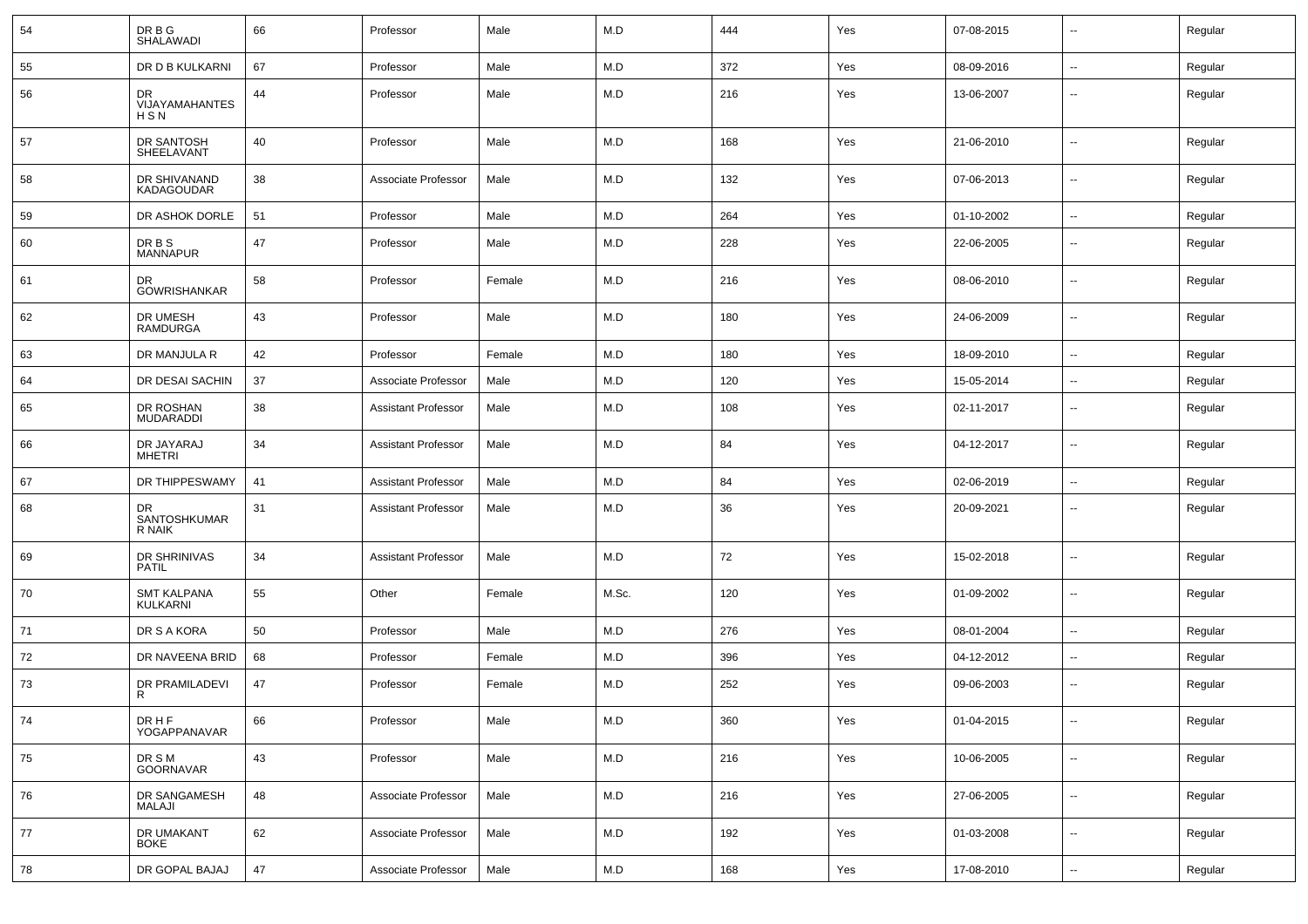| 79  | DR SHASHIDHAR<br><b>KHANAPURE</b>          | 41 | Associate Professor        | Male   | M.D       | 192 | Yes | 01-10-2014 | $\sim$                   | Regular |
|-----|--------------------------------------------|----|----------------------------|--------|-----------|-----|-----|------------|--------------------------|---------|
| 80  | DR<br>RAGHAVENDRA<br>MURAL                 | 42 | Associate Professor        | Male   | M.D       | 156 | Yes | 13-10-2012 | $\overline{\phantom{a}}$ | Regular |
| 81  | DR ADITYA LAJAMI                           | 37 | Associate Professor        | Male   | M.D       | 132 | Yes | 21-06-2012 | $\sim$                   | Regular |
| 82  | DR VEENA<br>MUNAVALLI                      | 35 | Associate Professor        | Female | M.D       | 120 | Yes | 01-08-2017 | $\overline{\phantom{a}}$ | Regular |
| 83  | DR APPU PATIL                              | 37 | Associate Professor        | Male   | M.D       | 84  | Yes | 10-08-2016 | $\sim$                   | Regular |
| 84  | DR PRABHAYYA<br><b>PRABHUSWAMIMA</b><br>TH | 49 | <b>Assistant Professor</b> | Male   | M.D       | 144 | Yes | 01-01-2014 | $\overline{\phantom{a}}$ | Regular |
| 85  | DR SHIVAKUMAR<br><b>MASARADDI</b>          | 40 | <b>Assistant Professor</b> | Male   | <b>DM</b> | 156 | Yes | 14-09-2015 | $\overline{\phantom{a}}$ | Regular |
| 86  | Dr Mahesh Savadi                           | 35 | <b>Assistant Professor</b> | Male   | M.D       | 108 | Yes | 23-07-2014 | $\overline{\phantom{a}}$ | Regular |
| 87  | DR SUNIL BARAGI                            | 40 | Assistant Professor        | Male   | M.D       | 108 | Yes | 10-04-2015 | $\overline{\phantom{a}}$ | Regular |
| 88  | DR KADAPPA<br>JALIGIDAD                    | 38 | <b>Assistant Professor</b> | Male   | M.D       | 96  | Yes | 22-08-2016 | $\sim$                   | Regular |
| 89  | DR SAGAR DESAI                             | 35 | <b>Assistant Professor</b> | Male   | <b>DM</b> | 108 | Yes | 15-10-2018 | $\sim$                   | Regular |
| 90  | DR KRUTIKA<br><b>MORAPPANAVAR</b>          | 33 | <b>Assistant Professor</b> | Female | M.D       | 60  | Yes | 22-06-2018 | $\overline{\phantom{a}}$ | Regular |
| 91  | DR CHIRAG G                                | 32 | <b>Assistant Professor</b> | Male   | <b>DM</b> | 84  | Yes | 06-11-2019 | $\sim$                   | Regular |
| 92  | DR SAMRAT<br>YOGAPPANAVAR                  | 32 | <b>Assistant Professor</b> | Male   | M.D       | 72  | Yes | 09-06-2017 | $\sim$                   | Regular |
| 93  | DR PRASAD<br><b>UGARAGOL</b>               | 31 | <b>Assistant Professor</b> | Male   | M.D       | 60  | Yes | 24-12-2018 | $\sim$                   | Regular |
| 94  | DR SAMEER<br><b>KUMAR</b>                  | 33 | <b>Assistant Professor</b> | Male   | M.D       | 96  | Yes | 03-11-2018 | $\overline{\phantom{a}}$ | Regular |
| 95  | DR DEEPAK<br><b>KADELI</b>                 | 37 | <b>Assistant Professor</b> | Male   | M.D       | 96  | Yes | 15-06-2020 | $\sim$                   | Regular |
| 96  | DR KRUTHIKA S<br><b>PATIL</b>              | 30 | <b>Assistant Professor</b> | Female | M.D       | 60  | Yes | 01-10-2019 | $\overline{\phantom{a}}$ | Regular |
| 97  | DR PAVANKUMAR<br><b>KAMAGOND</b>           | 34 | <b>Assistant Professor</b> | Male   | M.D       | 36  | Yes | 01-01-2021 | $\overline{\phantom{a}}$ | Regular |
| 98  | DR ABHILASH B<br>MAREGUDDI                 | 31 | <b>Assistant Professor</b> | Male   | M.D       | 48  | Yes | 21-11-2019 | $\overline{\phantom{a}}$ | Regular |
| 99  | DR SANTOSH<br><b>DESAI</b>                 | 33 | <b>Assistant Professor</b> | Male   | M.D       | 36  | Yes | 01-01-2018 | $\overline{\phantom{a}}$ | Regular |
| 100 | DR B S ANKAD                               | 46 | Professor                  | Male   | M.D       | 252 | Yes | 25-06-2005 | $\sim$                   | Regular |
| 101 | DR SUDHAKAR<br>RAO                         | 43 | Professor                  | Male   | M.D       | 204 | Yes | 08-12-2008 | $\overline{\phantom{a}}$ | Regular |
| 102 | DR MAHAJABEEN<br>MADARKAR                  | 34 | Associate Professor        | Female | M.D       | 108 | Yes | 27-07-2015 | $\overline{\phantom{a}}$ | Regular |
| 103 | DR ANIRUDH<br>MALLAPUR                     | 30 | <b>Assistant Professor</b> | Male   | M.D       | 72  | Yes | 30-05-2015 | $\overline{\phantom{a}}$ | Regular |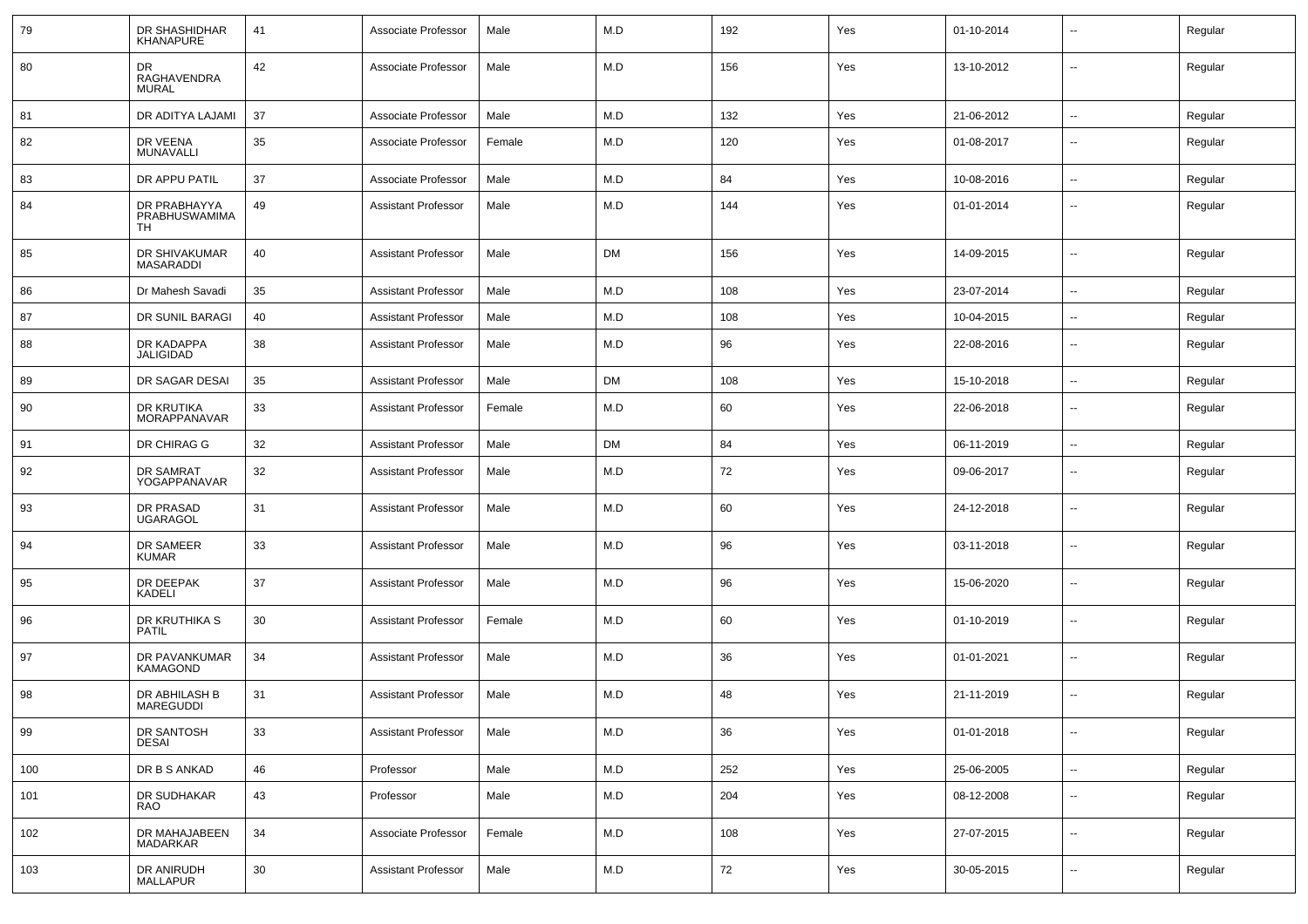| 104 | DR<br>VEERABHADRAPP<br>A KUPPAST   | 41 | Associate Professor                                 | Male   | <b>DNB</b> | 168 | Yes | 06-01-2011 | --                       | Regular |
|-----|------------------------------------|----|-----------------------------------------------------|--------|------------|-----|-----|------------|--------------------------|---------|
| 105 | DR RAJUVAN<br><b>JAMADAR</b>       | 35 | <b>Assistant Professor</b>                          | Male   | M.D        | 96  | Yes | 11-02-2015 | --                       | Regular |
| 106 | DR NARAYAN<br><b>MUTALIK</b>       | 37 | Professor                                           | Male   | M.D        | 144 | Yes | 05-04-2012 | --                       | Regular |
| 107 | DR HARISH<br><b>KULKARNI</b>       | 34 | Associate Professor                                 | Male   | M.D        | 108 | Yes | 05-02-2019 | --                       | Regular |
| 108 | DR BHASKAR<br>MARA                 | 38 | <b>Assistant Professor</b>                          | Male   | M.D        | 156 | Yes | 06-01-2013 | --                       | Regular |
| 109 | DR VINOD<br><b>AKKASALI</b>        | 42 | <b>Assistant Professor</b>                          | Male   | M.D        | 216 | Yes | 07-06-2015 | $\overline{\phantom{a}}$ | Regular |
| 110 | DR SUSHMA<br><b>INAMADAR</b>       | 33 | <b>Assistant Professor</b>                          | Female | M.D        | 96  | Yes | 07-08-2015 | --                       | Regular |
| 111 | DR ASHOK<br><b>BADAKALI</b>        | 51 | Professor                                           | Male   | M.D        | 300 | Yes | 01-10-2002 | --                       | Regular |
| 112 | DR B C YELAMALI                    | 60 | Professor                                           | Female | M.D        | 360 | Yes | 01-10-2002 | ⊷.                       | Regular |
| 113 | DR RAMESH POL                      | 42 | Professor                                           | Male   | M.D        | 204 | Yes | 19-12-2006 | $\overline{\phantom{a}}$ | Regular |
| 114 | DR<br>RAGHAVENDRA<br><b>VANAKI</b> | 43 | Professor                                           | Male   | M.D        | 180 | Yes | 20-01-2010 | $\overline{\phantom{a}}$ | Regular |
| 115 | DR SANJAY NAIK                     | 48 | Associate Professor                                 | Male   | M.D        | 252 | Yes | 01-10-2002 | $\sim$                   | Regular |
| 116 | <b>DR MARUTI</b><br><b>TALAWAR</b> | 44 | Associate Professor                                 | Male   | M.D        | 204 | Yes | 02-11-2012 | $\overline{a}$           | Regular |
| 117 | DR VINAY KUMAR                     | 37 | Associate Professor                                 | Male   | M.D        | 108 | Yes | 25-03-2015 | $\overline{\phantom{a}}$ | Regular |
| 118 | DR GANGADHAR<br><b>MIRJI</b>       | 35 | Associate Professor                                 | Male   | M.D        | 108 | Yes | 08-08-2016 | $\overline{\phantom{a}}$ | Regular |
| 119 | DR KELUDEPPA<br><b>TALAWAR</b>     | 38 | Associate Professor                                 | Male   | M.D        | 120 | Yes | 01-03-2021 | --                       | Regular |
| 120 | DR RAMESH<br>PATTAR                | 41 | <b>Assistant Professor</b>                          | Male   | M.D        | 168 | Yes | 10-10-2012 | $\overline{\phantom{a}}$ | Regular |
| 121 | DR VARSHA C R                      | 35 | <b>Assistant Professor</b>                          | Female | M.D        | 96  | Yes | 10-05-2017 | $\overline{\phantom{a}}$ | Regular |
| 122 | DR ARUN KATTI                      | 32 | <b>Assistant Professor</b>                          | Male   | M.D        | 60  | Yes | 12-10-2018 | ⊷.                       | Regular |
| 123 | DR PRASHANT<br><b>TEGGI</b>        | 30 | <b>Assistant Professor</b>                          | Male   | M.D        | 48  | Yes | 02-07-2020 | $\overline{\phantom{a}}$ | Regular |
| 124 | DR MANOJ<br><b>KADLIMATTI</b>      | 38 | <b>Assistant Professor</b>                          | Male   | M.D        | 36  | Yes | 18-08-2020 | $\sim$                   | Regular |
| 125 | <b>DR PALLAVI</b><br>CHARANTIMATH  | 28 | <b>Assistant Professor</b>                          | Female | M.D        | 60  | Yes | 19-11-2020 | $\sim$                   | Regular |
| 126 | DR ESHWAR<br>KALABURGI             | 65 | Professor                                           | Male   | M.S        | 336 | Yes | 21-11-2003 | $\overline{\phantom{a}}$ | Regular |
| 127 | DR ASHOK<br><b>MALLAPUR</b>        | 62 | Dean / Principal /<br>Director / Vice<br>Chancellor | Male   | M.S        | 384 | Yes | 01-10-2002 | н.                       | Regular |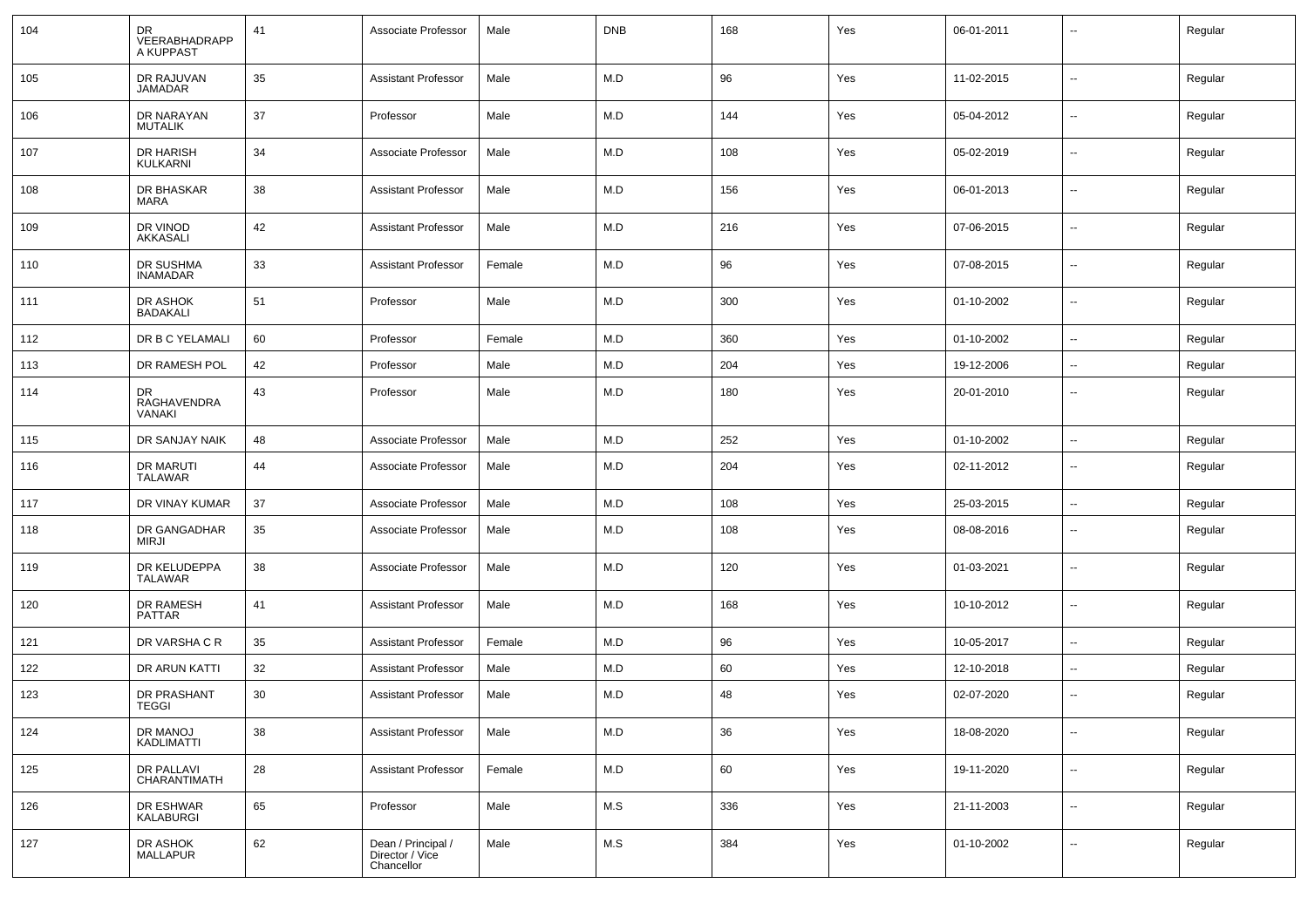| 128 | DR SHRIKANT<br><b>KUNTOJI</b>                     | 56 | Professor                  | Male   | M.S              | 300 | Yes | 01-10-2002 | $\mathbf{u}$             | Regular |
|-----|---------------------------------------------------|----|----------------------------|--------|------------------|-----|-----|------------|--------------------------|---------|
| 129 | DR VISHWANATH<br>G                                | 50 | Professor                  | Male   | M.S              | 252 | Yes | 01-10-2002 | $\sim$                   | Regular |
| 130 | <b>DR</b><br><b>BHIMANAGOUDA</b><br><b>GOUDAR</b> | 48 | Professor                  | Male   | M.S              | 240 | Yes | 26-10-2004 | $\mathbf{u}$             | Regular |
| 131 | DR PRAMOD MIRJI                                   | 45 | Professor                  | Male   | M.S              | 204 | Yes | 26-06-2006 | $\mathbf{u}$             | Regular |
| 132 | DR YAMNUR<br>LAMANI                               | 45 | Professor                  | Male   | M.S              | 252 | Yes | 16-01-2006 | $\mathbf{u}$             | Regular |
| 133 | <b>DR</b><br><b>SHAILESHKUMAR</b><br>EMMI         | 39 | Professor                  | Male   | M.S              | 168 | Yes | 23-03-2011 | $\mathbf{u}$             | Regular |
| 134 | DR BAURAY TELI                                    | 38 | Professor                  | Male   | M.S              | 132 | Yes | 14-08-2018 | $\mathbf{u}$             | Regular |
| 135 | DR RAMESH HATTI                                   | 43 | Associate Professor        | Male   | M.Ch(Chirurgiae) | 180 | Yes | 02-02-2009 | $\sim$                   | Regular |
| 136 | DR B A KOLAR                                      | 43 | Associate Professor        | Male   | M.S              | 192 | Yes | 06-10-2009 | $\sim$                   | Regular |
| 137 | DR VIKAS<br><b>DADDENNAVAR</b>                    | 41 | Associate Professor        | Male   | M.S              | 132 | Yes | 02-11-2012 | $\sim$                   | Regular |
| 138 | DR CHETAN<br><b>BARAGI</b>                        | 44 | <b>Assistant Professor</b> | Male   | M.Ch(Chirurgiae) | 180 | Yes | 01-04-2013 | --                       | Regular |
| 139 | DR SHRIKANT<br><b>SAKA</b>                        | 45 | <b>Assistant Professor</b> | Male   | M.S              | 132 | Yes | 21-04-2014 | $\sim$                   | Regular |
| 140 | DR JAYAPRABHU<br><b>UTTUR</b>                     | 42 | <b>Assistant Professor</b> | Male   | M.S              | 132 | Yes | 01-04-2013 | --                       | Regular |
| 141 | DR A B<br><b>CHOUDHARI</b>                        | 68 | <b>Assistant Professor</b> | Male   | M.S              | 108 | Yes | 05-04-2013 | --                       | Regular |
| 142 | DR MAHANTESH<br><b>MATH</b>                       | 46 | <b>Assistant Professor</b> | Male   | M.Ch(Chirurgiae) | 144 | Yes | 01-12-2017 | $\overline{\phantom{a}}$ | Regular |
| 143 | DR VINOD<br><b>BIRADAR</b>                        | 37 | <b>Assistant Professor</b> | Male   | <b>DNB</b>       | 108 | Yes | 19-07-2018 | $\overline{\phantom{a}}$ | Regular |
| 144 | DR BASAVARAJ<br>ANKALKOTI                         | 41 | <b>Assistant Professor</b> | Male   | M.Ch(Chirurgiae) | 108 | Yes | 28-09-2018 | $\overline{\phantom{a}}$ | Regular |
| 145 | DR SHOBHA C                                       | 40 | <b>Assistant Professor</b> | Female | M.S              | 72  | Yes | 13-05-2019 | $\overline{\phantom{a}}$ | Regular |
| 146 | DR DEEPAK A N                                     | 44 | <b>Assistant Professor</b> | Male   | M.Ch(Chirurgiae) | 132 | Yes | 01-06-2019 | $\overline{\phantom{a}}$ | Regular |
| 147 | DR SANDEEP<br><b>CHINNAPUR</b>                    | 37 | <b>Assistant Professor</b> | Male   | M.S              | 84  | Yes | 05-08-2019 | --                       | Regular |
| 148 | DR SUNIL<br><b>BHAIRAGOND</b>                     | 40 | <b>Assistant Professor</b> | Male   | M.S              | 84  | Yes | 01-10-2019 | $\mathbf{u}$             | Regular |
| 149 | DR PRAVEEN<br>PADASALI                            | 37 | <b>Assistant Professor</b> | Male   | M.S              | 108 | Yes | 02-11-2019 | $\overline{\phantom{a}}$ | Regular |
| 150 | DR VIKRAM<br><b>NAGATHAN</b>                      | 36 | <b>Assistant Professor</b> | Male   | M.Ch(Chirurgiae) | 108 | Yes | 02-01-2019 | $\sim$                   | Regular |
| 151 | DR PRAKASH<br>KATTIMANI                           | 31 | <b>Assistant Professor</b> | Male   | M.S              | 48  | Yes | 01-09-2020 | $\overline{\phantom{a}}$ | Regular |
| 152 | DR RANGAPPA<br><b>PATIL</b>                       | 33 | <b>Assistant Professor</b> | Male   | M.S              | 60  | Yes | 22-03-2021 | $\overline{\phantom{a}}$ | Regular |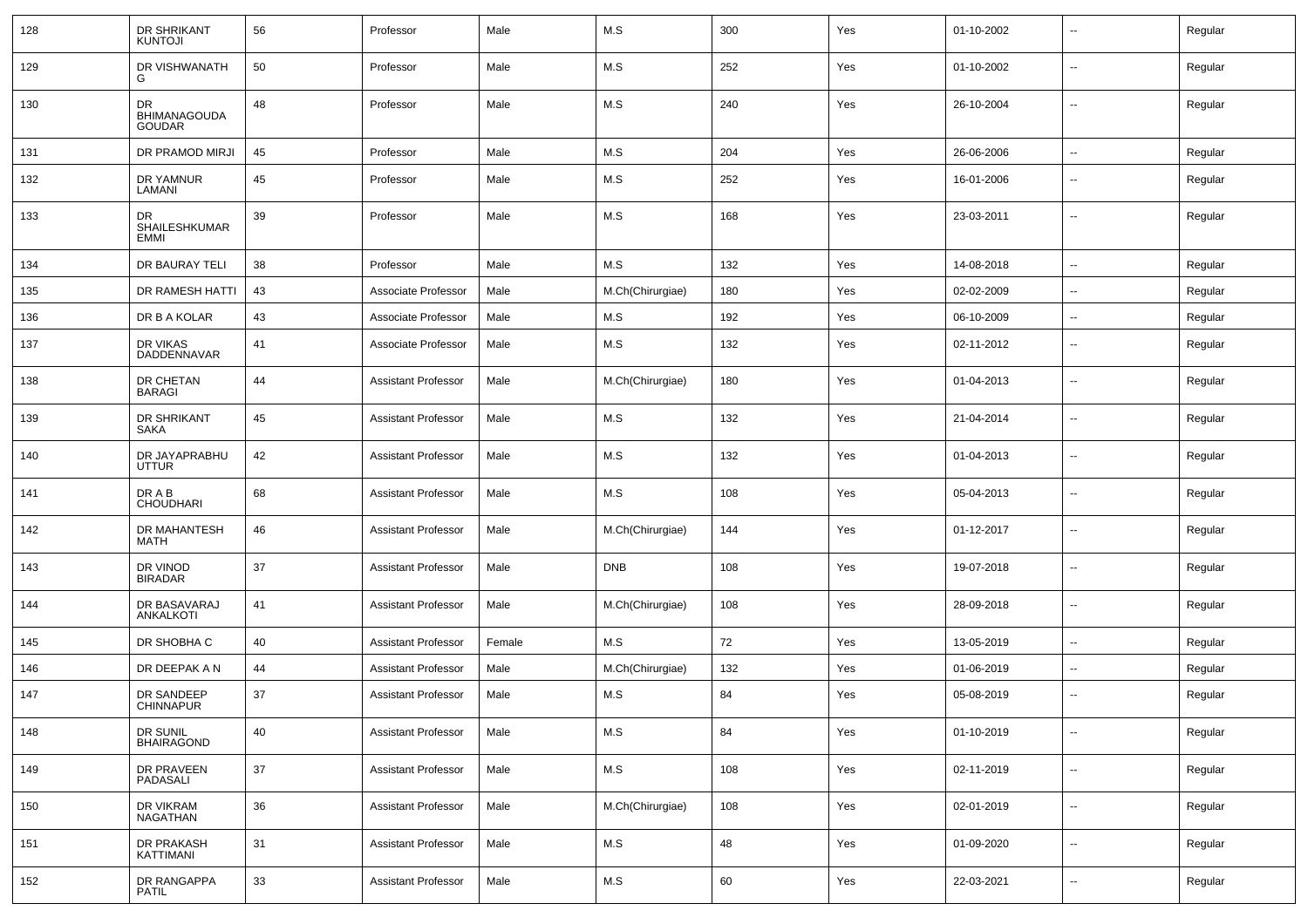| 153 | DR RAMESH<br>SINGARADDI          | 35 | <b>Assistant Professor</b> | Male   | <b>DNB</b>       | 48  | Yes | 01-04-2021 |                          | Regular |
|-----|----------------------------------|----|----------------------------|--------|------------------|-----|-----|------------|--------------------------|---------|
| 154 | DR SRINIVAS<br><b>ODUGOUDAR</b>  | 38 | <b>Assistant Professor</b> | Male   | M.Ch(Chirurgiae) | 48  | Yes | 01-07-2021 | $\sim$                   | Regular |
| 155 | DR VIDYADISH<br><b>BAGALKOT</b>  | 30 | Assistant Professor        | Male   | M.S              | 48  | Yes | 13-10-2021 | $\sim$                   | Regular |
| 156 | DR SHIDDANNA<br>PATTED           | 49 | Professor                  | Male   | M.S              | 264 | Yes | 01-10-2002 | $\sim$                   | Regular |
| 157 | DR KALADAGI P S                  | 67 | Professor                  | Male   | M.S              | 324 | Yes | 01-08-2016 | $\sim$                   | Regular |
| 158 | DR M C BELLAD                    | 58 | <b>Assistant Professor</b> | Male   | M.S              | 50  | Yes | 01-07-2004 | $\overline{\phantom{a}}$ | Regular |
| 159 | DR V R<br>SORAGANVI              | 67 | Professor                  | Male   | M.S              | 360 | Yes | 01-10-2002 | $\overline{\phantom{a}}$ | Regular |
| 160 | DR H R KATTI                     | 50 | Associate Professor        | Male   | M.S              | 264 | Yes | 01-10-2002 | $\overline{\phantom{a}}$ | Regular |
| 161 | DR MARIYAPPA<br><b>MULIMANI</b>  | 46 | Associate Professor        | Male   | M.S              | 240 | Yes | 01-01-2004 | $\overline{\phantom{a}}$ | Regular |
| 162 | DR GIRISH<br>VASANAD             | 44 | Associate Professor        | Male   | M.S              | 192 | Yes | 24-09-2007 | $\overline{\phantom{a}}$ | Regular |
| 163 | DR DEEPAK<br><b>KALADAGI</b>     | 39 | Associate Professor        | Male   | M.S              | 132 | Yes | 11-07-2018 | $\overline{\phantom{a}}$ | Regular |
| 164 | DR GIRISH<br><b>NAIKWADI</b>     | 45 | Associate Professor        | Male   | M.S              | 132 | Yes | 02-05-2011 | $\overline{\phantom{a}}$ | Regular |
| 165 | DR UDAYKUMAR C                   | 35 | <b>Assistant Professor</b> | Male   | M.S              | 120 | Yes | 07-06-2015 | $\overline{\phantom{a}}$ | Regular |
| 166 | DR SHUSHRUT<br><b>BHAVI</b>      | 36 | <b>Assistant Professor</b> | Male   | M.S              | 120 | Yes | 01-03-2015 | --                       | Regular |
| 167 | DR HARSHA<br>KYALAKOND           | 32 | <b>Assistant Professor</b> | Male   | M.S              | 60  | Yes | 25-03-2019 | $\overline{\phantom{a}}$ | Regular |
| 168 | CHANDRASHEKHA<br>R               | 37 | <b>Assistant Professor</b> | Male   | M.S              | 60  | Yes | 04-10-2019 | $\sim$                   | Regular |
|     | CHANNAPPANAVA<br>R               |    |                            |        |                  |     |     |            |                          |         |
| 169 | DR RAJU<br>AKKIMARADI            | 40 | <b>Assistant Professor</b> | Male   | <b>DNB</b>       | 132 | Yes | 02-12-2019 | $\overline{\phantom{a}}$ | Regular |
| 170 | DR SACHIN KATTI                  | 35 | <b>Assistant Professor</b> | Male   | M.S              | 96  | Yes | 13-03-2020 | $\overline{\phantom{a}}$ | Regular |
| 171 | DR MANJUDEV S N                  | 29 | <b>Assistant Professor</b> | Male   | M.S              | 48  | Yes | 24-12-2020 | $\overline{\phantom{a}}$ | Regular |
| 172 | DR N B SANAKAL                   | 46 | <b>Assistant Professor</b> | Male   | <b>DNB</b>       | 108 | Yes | 02-12-2019 | $\mathbf{u}$             | Regular |
| 173 | DR BRAJESH<br>PATIL              | 48 | Professor                  | Male   | M.S              | 252 | Yes | 01-10-2002 | $\sim$                   | Regular |
| 174 | DR LAXMAN<br><b>DASAR</b>        | 48 | Professor                  | Male   | M.S              | 240 | Yes | 01-10-2002 | $\sim$                   | Regular |
| 175 | DR JAYASHREE M                   | 50 | Professor                  | Female | <b>DNB</b>       | 264 | Yes | 01-10-2002 | $\sim$                   | Regular |
| 176 | DR ANUPAMA<br>SHETGAR            | 44 | Associate Professor        | Female | M.S              | 216 | Yes | 02-07-2007 | $\sim$                   | Regular |
| 177 | DR SHIVAKUMAR<br><b>HIREMATH</b> | 39 | Associate Professor        | Male   | M.S              | 156 | Yes | 01-02-2012 | $\sim$                   | Regular |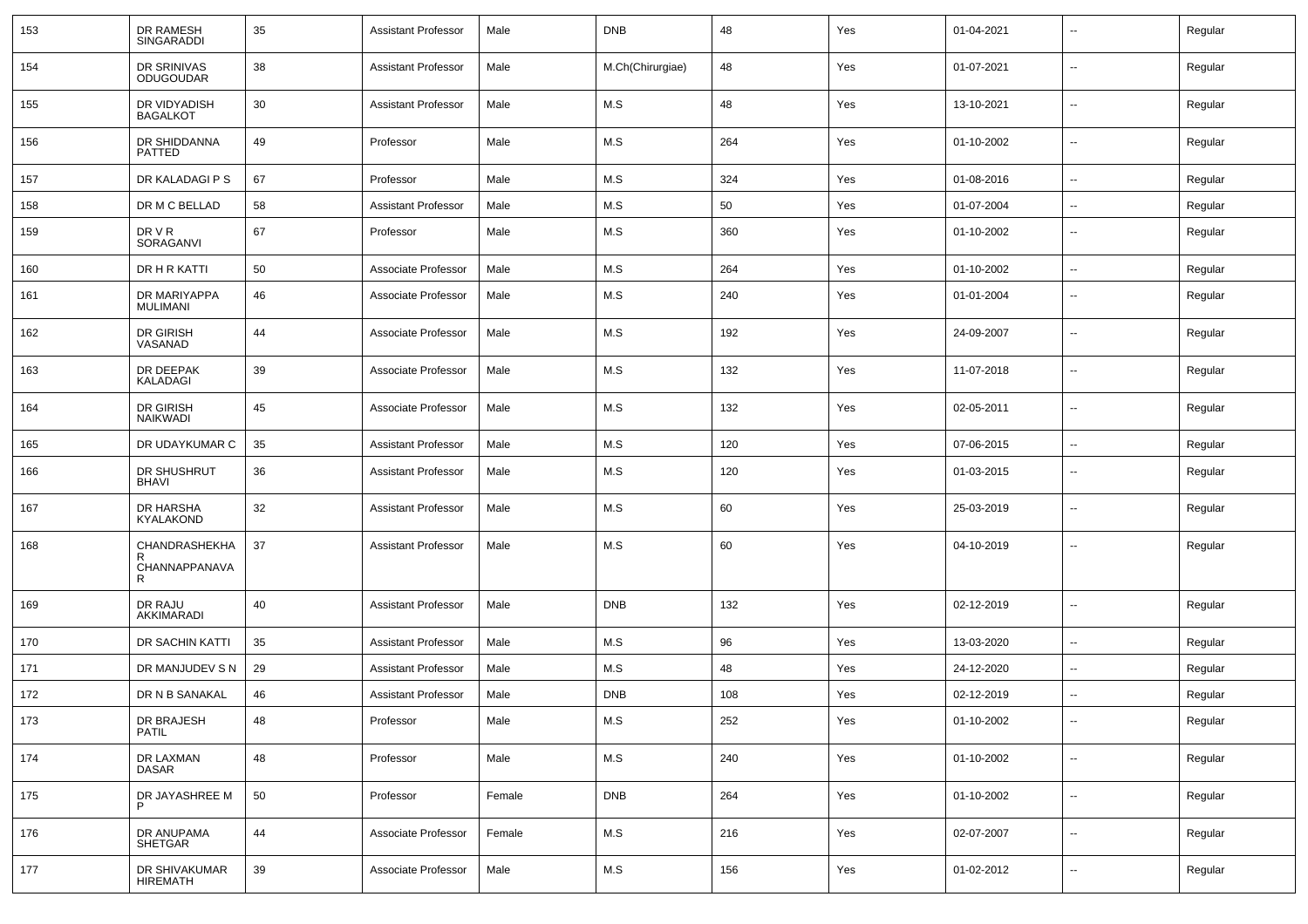| 178 | DR CHAITRA<br><b>PUJAR</b>             | 45 | Associate Professor        | Female | <b>DNB</b> | 168 | Yes | 01-07-2008 | $\sim$                   | Regular |
|-----|----------------------------------------|----|----------------------------|--------|------------|-----|-----|------------|--------------------------|---------|
| 179 | DR ARATI<br><b>CHOUDHARY</b>           | 36 | <b>Assistant Professor</b> | Female | M.S        | 96  | Yes | 02-11-2015 | $\overline{\phantom{a}}$ | Regular |
| 180 | DR SHRAVAN<br><b>MASURAKAR</b>         | 33 | <b>Assistant Professor</b> | Male   | M.S        | 72  | Yes | 26-03-2018 | $\overline{\phantom{a}}$ | Regular |
| 181 | DR<br>SANGAMESHWAY<br>YA SALIMATH      | 31 | <b>Assistant Professor</b> | Male   | M.S        | 48  | Yes | 03-07-2019 | $\overline{\phantom{a}}$ | Regular |
| 182 | DR SHILPA<br><b>UMARANI</b>            | 34 | <b>Assistant Professor</b> | Female | M.S        | 60  | Yes | 16-04-2019 | $\overline{\phantom{a}}$ | Regular |
| 183 | DR POORNIMA<br><b>HALAKATTI</b>        | 41 | <b>Assistant Professor</b> | Female | M.S        | 120 | Yes | 02-04-2014 | $\overline{\phantom{a}}$ | Regular |
| 184 | DR S S<br><b>DODDAMANI</b>             | 55 | Professor                  | Male   | M.S        | 264 | Yes | 01-10-2002 | $\overline{\phantom{a}}$ | Regular |
| 185 | DR<br>CHANDRASHEKHA<br><b>RAYYA SH</b> | 49 | Professor                  | Male   | M.S        | 240 | Yes | 11-12-2003 | $\overline{\phantom{a}}$ | Regular |
| 186 | DR SHSHIDHAR<br><b>SULIGAVI</b>        | 45 | Professor                  | Male   | M.S        | 180 | Yes | 08-08-2005 | $\overline{\phantom{a}}$ | Regular |
| 187 | DR KIRAN<br><b>KALABURGI</b>           | 51 | Associate Professor        | Male   | M.S        | 228 | Yes | 01-06-2004 | $\overline{\phantom{a}}$ | Regular |
| 188 | DR MALLIKARJUN<br><b>PATIL</b>         | 41 | Associate Professor        | Male   | M.S        | 144 | Yes | 06-02-2013 | $\sim$                   | Regular |
| 189 | DR PRABHU<br>KHAVASI                   | 45 | Associate Professor        | Male   | M.S        | 132 | Yes | 16-03-2013 | $\overline{\phantom{a}}$ | Regular |
| 190 | DR SANTOSH<br><b>MALASHETTI</b>        | 40 | Associate Professor        | Male   | M.S        | 120 | Yes | 09-06-2014 | $\sim$                   | Regular |
| 191 | DR ARCHANA<br>MATHRI                   | 36 | Assistant Professor        | Female | M.S        | 108 | Yes | 29-06-2015 | $\overline{\phantom{a}}$ | Regular |
| 192 | DR ASHALATA<br><b>MALLAPUR</b>         | 61 | Professor                  | Female | M.S        | 372 | Yes | 01-10-2002 | $\sim$                   | Regular |
| 193 | DR NAGARATNA<br><b>GOURAKKAL</b>       | 53 | Professor                  | Female | M.S        | 300 | Yes | 01-10-2002 | $\overline{\phantom{a}}$ | Regular |
| 194 | DR LINGANAND<br><b>PUJARI</b>          | 57 | Professor                  | Male   | M.S        | 312 | Yes | 01-10-2002 | $\sim$                   | Regular |
| 195 | DR VEERESH<br>NAGATHAN                 | 50 | Professor                  | Male   | M.S        | 240 | Yes | 01-10-2002 | $\overline{\phantom{a}}$ | Regular |
| 196 | DR GEEETANJALI<br>KATAGERI             | 46 | Professor                  | Female | M.S        | 252 | Yes | 01-10-2005 | $\overline{\phantom{a}}$ | Regular |
| 197 | DR MEENAKSHI<br><b>BADAKALI</b>        | 45 | Associate Professor        | Female | M.S        | 228 | Yes | 25-06-2018 | $\overline{\phantom{a}}$ | Regular |
| 198 | DR MANOHAR<br>TANKASALI                | 43 | Associate Professor        | Male   | M.S        | 204 | Yes | 06-04-2009 | $\overline{\phantom{a}}$ | Regular |
| 199 | DR ARCHANA<br>DADDENNAVAR              | 41 | Associate Professor        | Female | M.S        | 168 | Yes | 02-11-2012 | $\overline{\phantom{a}}$ | Regular |
| 200 | DR KIRTI<br>HURAKADLI                  | 36 | Associate Professor        | Female | M.S        | 120 | Yes | 15-07-2013 | $\overline{\phantom{a}}$ | Regular |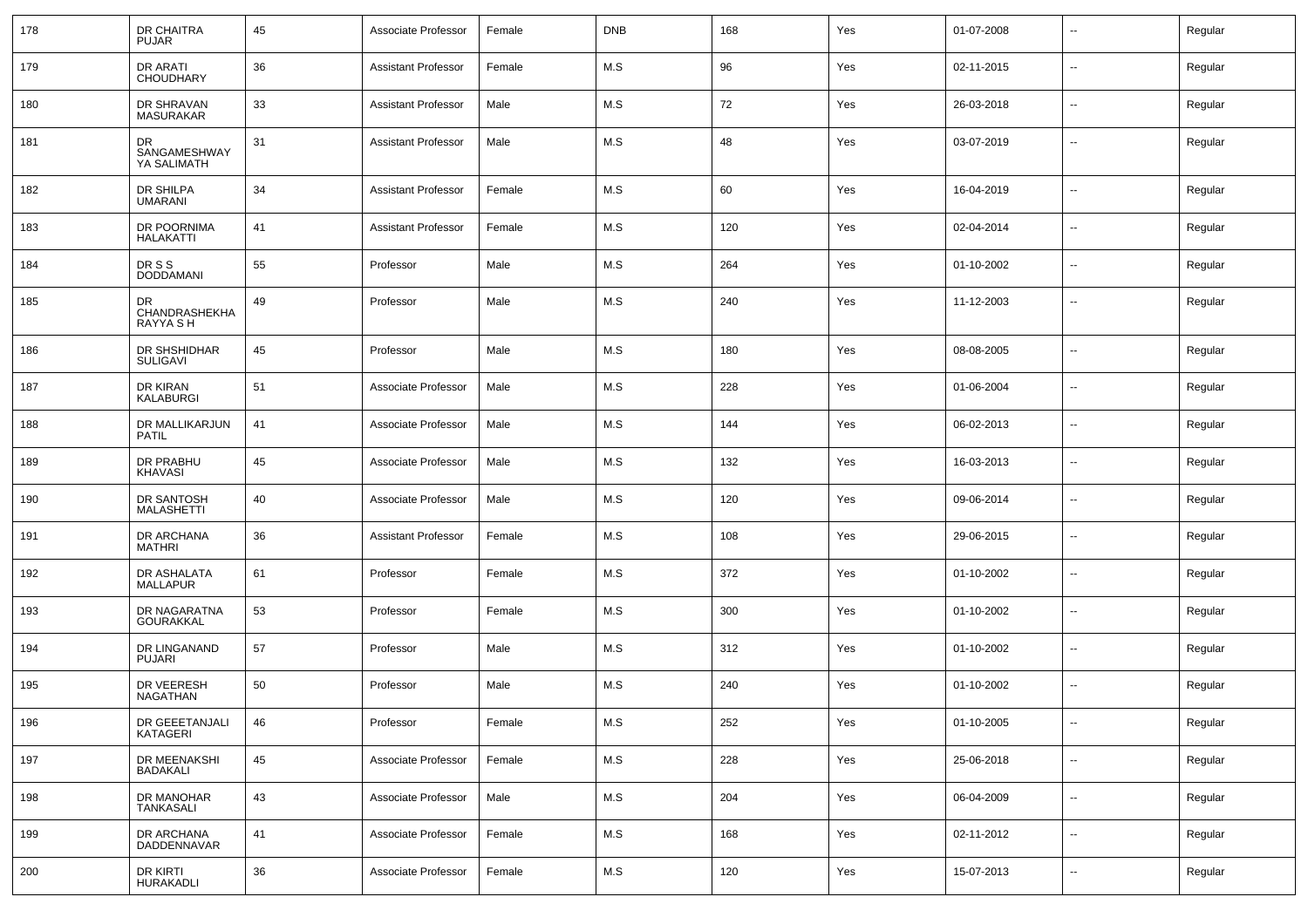| 201 | DR SUJAY<br>HIRANJAL                       | 35     | <b>Assistant Professor</b> | Male   | M.S        | 144 | Yes | 08-04-2014 |                          | Regular |
|-----|--------------------------------------------|--------|----------------------------|--------|------------|-----|-----|------------|--------------------------|---------|
| 202 | DR SUMANGALA<br><b>CHIKKMATH</b>           | 43     | <b>Assistant Professor</b> | Female | M.S        | 108 | Yes | 15-06-2015 | $\overline{\phantom{a}}$ | Regular |
| 203 | DR SAHANA RAO                              | 33     | <b>Assistant Professor</b> | Female | M.S        | 84  | Yes | 01-10-2018 | --                       | Regular |
| 204 | DR ANITHA<br><b>DHARANA</b>                | 42     | <b>Assistant Professor</b> | Female | M.S        | 108 | Yes | 02-06-2014 | $\overline{\phantom{a}}$ | Regular |
| 205 | DR S<br>KRISHNAVARDHA<br>NA                | 43     | Assistant Professor        | Male   | M.S        | 96  | Yes | 01-02-2019 | --                       | Regular |
| 206 | DR NATHASHA H K                            | 33     | <b>Assistant Professor</b> | Female | M.S        | 84  | Yes | 19-08-2019 | --                       | Regular |
| 207 | DR PRASHANT<br><b>GUGGARIGOUDAR</b>        | 43     | <b>Assistant Professor</b> | Male   | <b>DNB</b> | 108 | Yes | 16-10-2015 | $\overline{\phantom{a}}$ | Regular |
| 208 | DR AKKAMMA<br>SATYARADDI                   | 31     | <b>Assistant Professor</b> | Female | <b>DNB</b> | 36  | Yes | 02-12-2019 | --                       | Regular |
| 209 | DR SUVARNA<br><b>GULED</b>                 | 33     | <b>Assistant Professor</b> | Female | M.S        | 60  | Yes | 04-10-2019 | $\overline{\phantom{a}}$ | Regular |
| 210 | DR S Y HULKUND                             | 53     | Professor                  | Male   | M.D        | 276 | Yes | 01-10-2002 | --                       | Regular |
| 211 | DR RAMESH<br><b>KOPPAL</b>                 | 51     | Professor                  | Male   | M.D        | 240 | Yes | 03-09-2004 | $\overline{\phantom{a}}$ | Regular |
| 212 | DR CHHAYA JOSHI                            | 43     | Professor                  | Female | M.D        | 216 | Yes | 26-06-2006 | $\overline{\phantom{a}}$ | Regular |
| 213 | DR ANILKUMAR<br>GANESHNAVAR                | 39     | Associate Professor        | Male   | M.D        | 156 | Yes | 16-10-2010 | --                       | Regular |
| 214 | DR SHILPA MASUR                            | 37     | Associate Professor        | Female | M.D        | 132 | Yes | 07-06-2013 | $\overline{\phantom{a}}$ | Regular |
| 215 | DR SANGAMESH<br><b>NAINEGALI</b>           | 47     | Associate Professor        | Male   | M.D        | 204 | Yes | 25-06-2013 | $\overline{a}$           | Regular |
| 216 | DR MAHINDRA<br><b>KALASHETTY</b>           | 36     | Associate Professor        | Male   | M.D        | 120 | Yes | 19-07-2018 | $\overline{\phantom{a}}$ | Regular |
| 217 | DR BASAVARAJ<br><b>PADARA</b>              | 36     | Associate Professor        | Male   | M.D        | 120 | Yes | 25-01-2019 | --                       | Regular |
| 218 | DR ARCHANA<br><b>ENDIGERI</b>              | 35     | Associate Professor        | Female | M.D        | 120 | Yes | 15-05-2014 | $\overline{a}$           | Regular |
| 219 | DR DINESH NAIK                             | 37     | <b>Assistant Professor</b> | Male   | M.D        | 108 | Yes | 22-12-2014 | $\sim$                   | Regular |
| 220 | DR ROOPA<br><b>HOLKUNDE</b>                | 33     | <b>Assistant Professor</b> | Female | M.D        | 84  | Yes | 04-04-2016 | н.                       | Regular |
| 221 | DR RANGANATH<br>CHANNAPPAGOUD<br><b>AR</b> | 32     | Assistant Professor        | Male   | M.D        | 48  | Yes | 04-10-2019 | $\overline{\phantom{a}}$ | Regular |
| 222 | DR LATIKA<br><b>DHARMASHI</b>              | $35\,$ | Assistant Professor        | Female | M.D        | 60  | Yes | 01-07-2021 | ц.                       | Regular |
| 223 | DR JAYASHREE R<br>G                        | 64     | Professor                  | Male   | M.D        | 312 | Yes | 08-09-2016 | Ξ.                       | Regular |
| 224 | DR<br>TIMMANAGOUDA P<br>N                  | 42     | Professor                  | Male   | M.D        | 168 | Yes | 01-01-2010 | $\sim$                   | Regular |